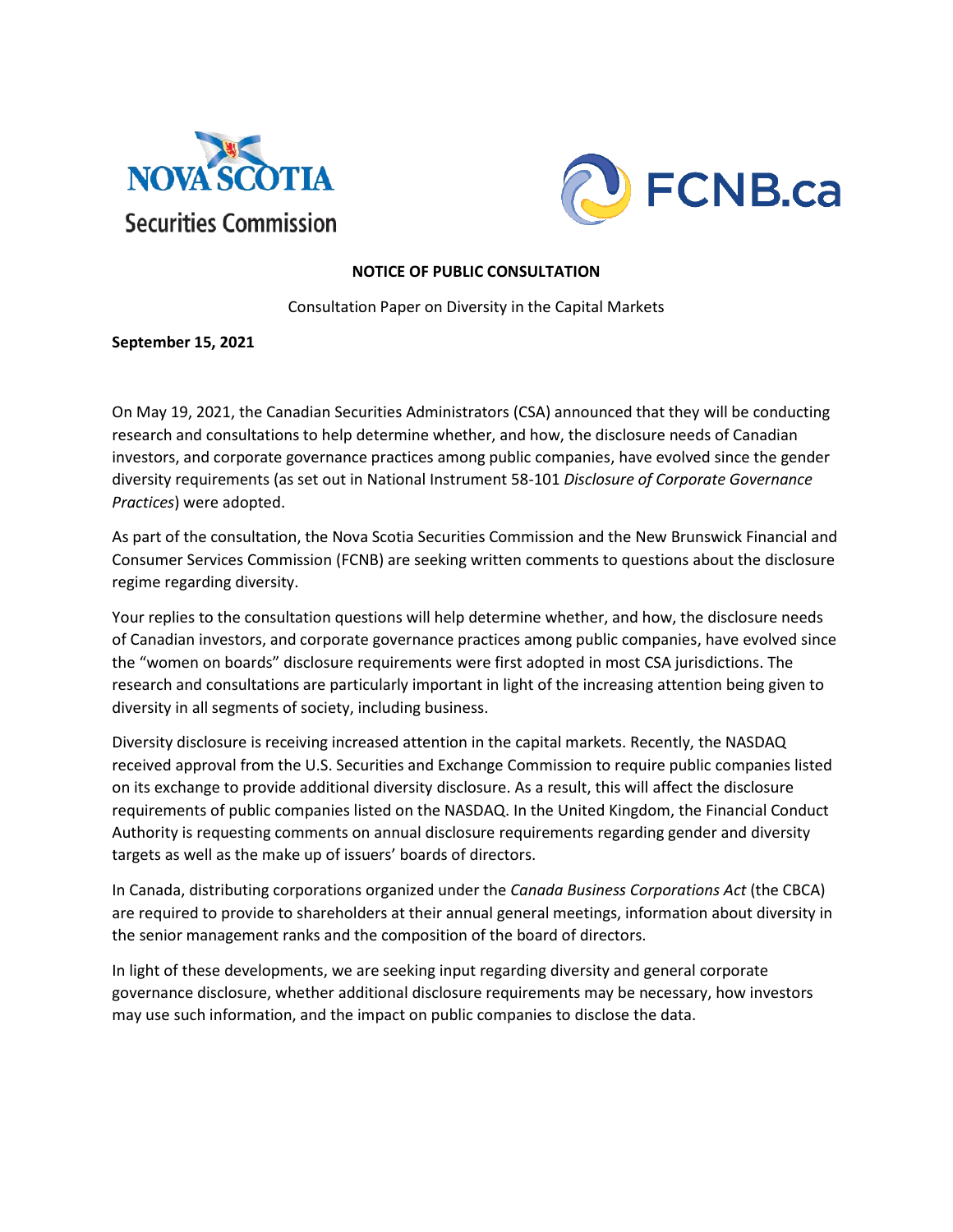Please provide your written comments by November 15, 2021 to:

New Brunswick:

Financial and Consumer Services Commission 300-85 rue Charlotte Street Saint John, NB E2L 2J2 Fax: (506) 658-3059 Ella-Jane Loomis, Senior Legal Counsel: [Ella-Jane.Loomis@fcnb.ca](mailto:Ella-Jane.Loomis@fcnb.ca)

Nova Scotia:

Nova Scotia Securities Commission 5251 Duke Street, Suite 400 Halifax, N.S. B3J 1P3

Valerie Tracy, Securities Analyst: [Valerie.Tracy@novascotia.ca](mailto:Valerie.Tracy@novascotia.ca) Abel Lazarus, Director: [Abel.Lazarus@novascotia.ca](mailto:Abel.Lazarus@novascotia.ca)

We cannot keep submissions confidential. Any submission received during the comment period may be disclosed in accordance with provincial legislation. A summary of the written comments received during the comment period may be published. Therefore, you should not include personal information directly in comments to be published. It is important that you state on whose behalf you are making the submission.

We welcome your comments on the following discussion questions:

| General<br>. .<br>∼.<br>_ _ _ |  |
|-------------------------------|--|
|                               |  |

- 1. Is there a need for changes to the existing corporate governance regulatory regime that the CSA has put in place, or for other measures or further regulatory action by Canadian securities regulators in this area? For example, should we consider introducing additional corporate governance guidelines or additional or revised requirements?
- 2. The current regime only applies to non-venture (i.e. TSX-listed) issuers. Should the regime also apply to venture issuers?

### **B. Use of Information by Investors**

3. The existing disclosure requirements are focused on the representation of women on boards and in executive officer positions. Do investors need information on diversity more broadly and, if so, what specific information are investors seeking? For example, do investors find the broader diversity disclosure required under the CBCA to be useful?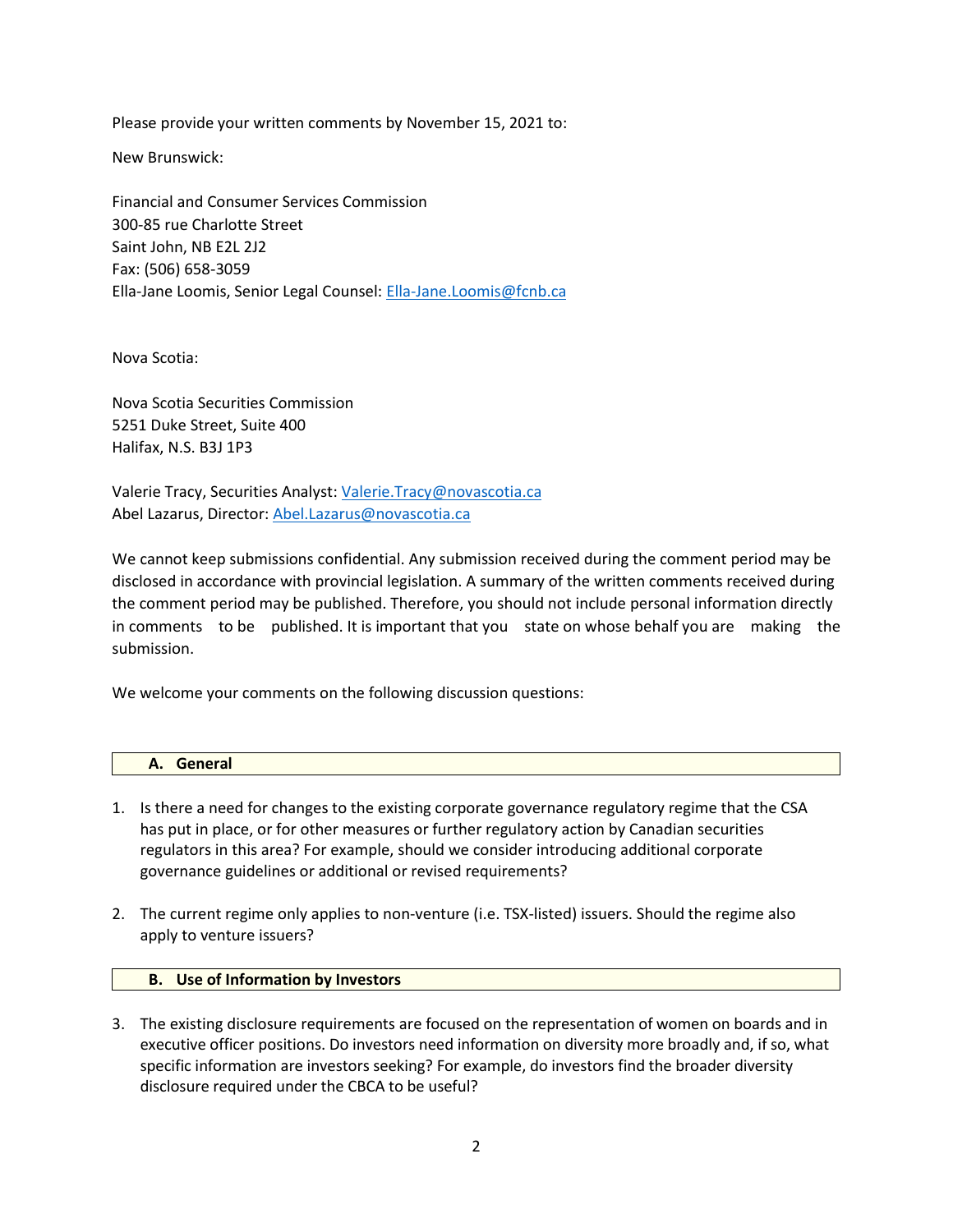- 4. How is information relating to *gender* diversity incorporated into investors' investment and voting decisions or used to engage with issuers? How is information relating to *broader* diversity incorporated into investors' investment and voting decisions or used to engage with issuers?
- 5. If your organization has formal voting guidelines, do your proxy voting guidelines consider gender or diversity more broadly? If they consider diversity more broadly, what aspects of diversity do you consider?
- 6. Do issuers' diversity policies and practices help inform investment and voting decisions and, if so, how?

# **C. Issuer Policies with Respect to the Director Nomination Process**

- 7. Does your organization have a diversity policy, and, if so, does it address gender or diversity more broadly? Why has your organization chosen that approach? Are diversity policies with respect to the director nomination process an effective way to achieve diversity on a board?
- 8. Have your board and executive recruitment practices changed in recent years and, if so, how?

## **D. Diversity Data**

- 9. How can broader diversity data be collected in compliance with privacy laws? Are there other challenges in gathering data and providing disclosure in relation to board and executive diversity more broadly?
- 10. Are there benefits or detriments to issuers having to track different types of diversity? Are you aware of issuers using any of the disclosure data for their own purposes (e.g. benchmarking against peers)?

# **E. Targets for Boards and Executives**

- 11. Are targets an effective mechanism for achieving diversity on boards and in executive roles? What are the benefits and challenges associated with targets?
- 12. If you think that targets are an effective mechanism for achieving diversity on boards and in executive roles:
	- a) Should recommended targets be set by the securities regulators?
	- b) What would be an appropriate target or targets for various groups? Should the target or targets vary by sector or size of issuer?
	- c) What is an appropriate length of time for an issuer to achieve a target?

### **F. Term Limits for Directors**

13. Are director term limits an effective mechanism for achieving board renewal? What are the benefits and challenges associated with term limits?